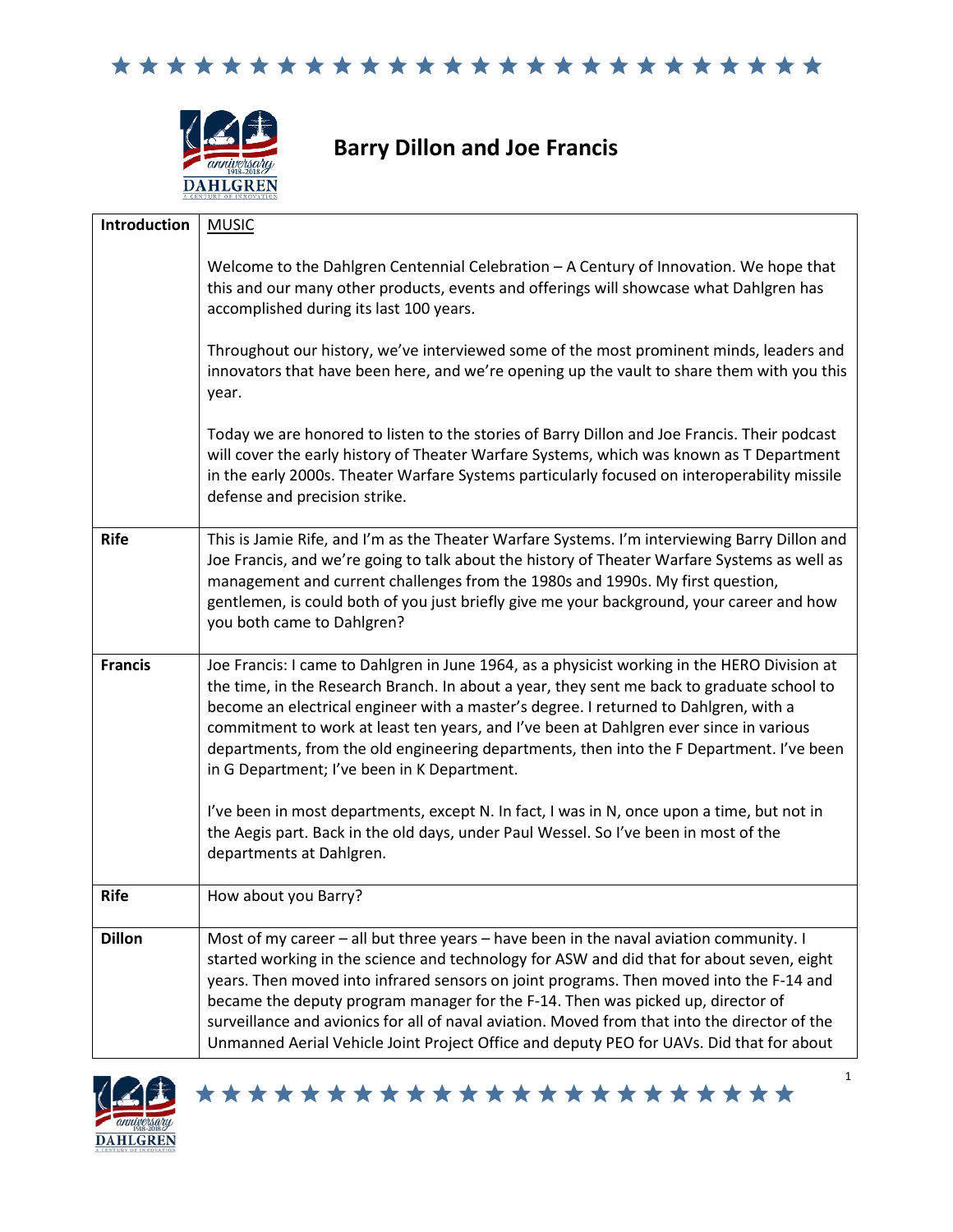|                | eight or nine years.                                                                                                                                                                                                                                                                                                                                                                                                                                                                                                                                                                                                                                                                                                                              |
|----------------|---------------------------------------------------------------------------------------------------------------------------------------------------------------------------------------------------------------------------------------------------------------------------------------------------------------------------------------------------------------------------------------------------------------------------------------------------------------------------------------------------------------------------------------------------------------------------------------------------------------------------------------------------------------------------------------------------------------------------------------------------|
|                | Went down to Panama City for three years. Was a department head down there in the<br>research and incorporated special ops and amphibious warfare domains into that. And then<br>have been here since March of 2000.                                                                                                                                                                                                                                                                                                                                                                                                                                                                                                                              |
| <b>Rife</b>    | What can you tell me about the history of T Department? From what did it derive? What<br>were its origins and what was its original mission, and how has that evolved and what does<br>it do today?                                                                                                                                                                                                                                                                                                                                                                                                                                                                                                                                               |
| <b>Francis</b> | I don't know the exact date, but we used to have an A Department for warfare analysis<br>which was created out of some key warfare analysis talent that was at GS-15 level on staff,<br>plus some other branches that were in various divisions at the time. Anyway, A Department<br>was created under Chris Calvertinas and that ran for two or three years and included<br>modeling work, like Mars.                                                                                                                                                                                                                                                                                                                                            |
|                | Then Tom Pendergraff, who was head of F Department at the time, I think, was probably<br>the first to realize that the nature of our work in the future was going to be at a higher level<br>than developing individual systems. So he realized that we were going to be developing<br>warfare-level systems and that we needed to create a department that would focus on that.<br>So I believe he was the principal instigator for creating what we now call T Department, as<br>distinct from the old T Department a long time ago, which was test. This T Department is<br>very much theater-warfare-level system engineering kind of work and things that go with<br>that.                                                                   |
|                | So I was in A Department at the time as the deputy department head under Chris<br>Calvertinas, and A Department, it was decided, should be merged with F Department.<br>Primarily, those two departments would then make up T Department, and that was<br>approved by the board under Pendergraff's leadership. We brought together a whole bunch<br>of GS-15s out of both these departments, sort of reallocated them to the various jobs,<br>created new divisions.                                                                                                                                                                                                                                                                             |
|                | One innovative thing that we did was to match leading senior program manager positions,<br>which is sort of area program managers, to individual divisions and the division heads. So<br>we had partnerships between lead program managers on department staff, of which I was<br>one of the original ones. Actually, I'm the only remaining one. And the individual divisions.<br>So there was one for anti-air warfare matched with the anti-air warfare or the Maritime<br>Defense Division, as we called it at the time, and there was one for warfare systems<br>engineering kind of stuff, which had a slightly different name at the time, under Dick<br>Whalen, and land attack, which I was leading at the time, and still am trying to. |
|                | So we had this match of lead program managers and division heads, with responsibilities to<br>support each other. The program managers were responsible to help the divisions; the<br>division was responsible to help the program managers. It was a true partnership sort of                                                                                                                                                                                                                                                                                                                                                                                                                                                                    |

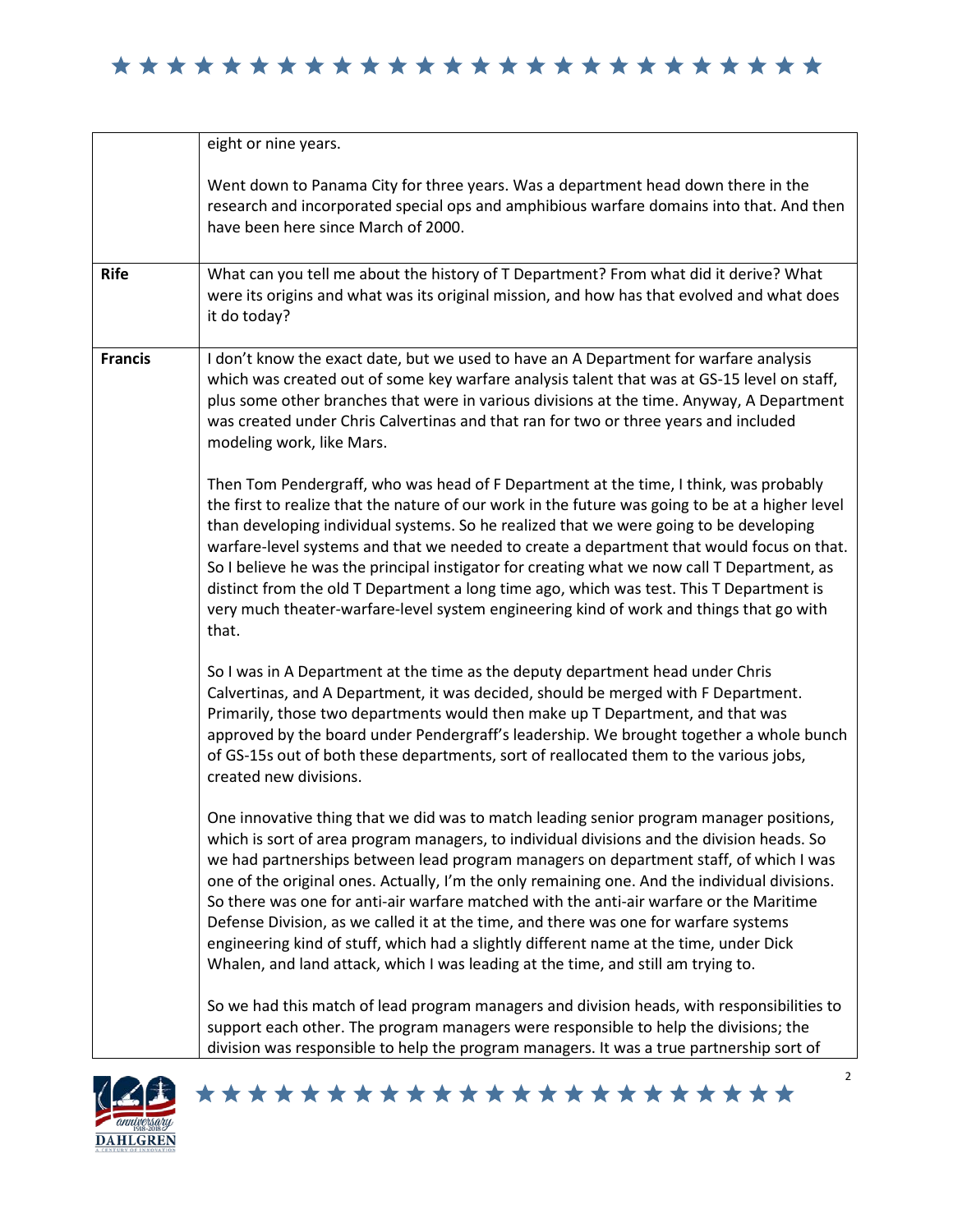|               | arrangement. It was even written into our annual goals and objectives. But with the<br>transitioning nature, programs and pieces of programs, all this is now changed, so all of the<br>programmatic work I think we have now is under the individual division heads, with the<br>exception of what I represent here on staff.<br>Now the date for that I can't remember exactly. I think it was about early '98 or late '97 that<br>we formed T. Department. But I can't remember being in A Department about eight months<br>or so before we began transitioning. Then we sort of converted A Department into a<br>division, and to a division of the new T, as part of that merging process before the transition<br>was completed.                                                                                                                                                                                                                                                                                                                  |
|---------------|---------------------------------------------------------------------------------------------------------------------------------------------------------------------------------------------------------------------------------------------------------------------------------------------------------------------------------------------------------------------------------------------------------------------------------------------------------------------------------------------------------------------------------------------------------------------------------------------------------------------------------------------------------------------------------------------------------------------------------------------------------------------------------------------------------------------------------------------------------------------------------------------------------------------------------------------------------------------------------------------------------------------------------------------------------|
| <b>Rife</b>   | What are some of the major technical developments?                                                                                                                                                                                                                                                                                                                                                                                                                                                                                                                                                                                                                                                                                                                                                                                                                                                                                                                                                                                                      |
| <b>Dillon</b> | Let me explain maybe where we are in the evolution over this six or seven years. When I got<br>here in 2000, things like interoperability and battle groups and battle forces were just<br>starting to become understood and known, and things like the missile defense activities<br>that we're reading in the Washington Post, in order to defend this country as well as to<br>apply them to the Navy and sea-based components, we're still in early phases at the<br>moment. One of the things we've tried to do in this department is to take the five divisions<br>and really focus them on the initiatives and the efforts of the Theater Warfare Systems, so<br>our total mission is to be the United States Navy lead in addressing what the requirements,<br>needs and what needs to be developed, and the systems engineering associated with that,<br>to satisfy systems operation.                                                                                                                                                         |
|               | Today, the foresight of the people to generate this department, I think, are very, very<br>essential. We no longer concentrate, or just concentrate, on making a product and those<br>type items. It's not even adequate or sufficient to make a ship totally interoperable<br>amongst itself. It is essential that these ships be interoperable in a battle group<br>configuration. It is essential that they go to a large area of operation, like a theater of<br>operation, and they be able to work in a joint manner with coalition forces, and that they<br>achieve all the dynamics, all the flexibility, all the interoperability that can be taken from<br>that level of operation. That's required us to understand strategic systems and to overlay<br>those and to be able to provide and sift, if you will, information and get it to the tactical<br>users. It's required us to think net centric, and it's required us to think interoperability at<br>very high levels, more than interfaces, to real engineering of interoperability. |
|               | So in this department, our mission is to go lead a team of people, recognizing that maybe all<br>the expertise isn't found in this department, but a lot of this expertise is found throughout<br>Dahlgren Division, and to work programs not only vertically, but work programs more<br>horizontally across all the assets of Dahlgren in order to satisfy and to meet these needs and<br>to be able to deal with these issues and problems. So we take that very seriously in our<br>goals and in what we have laid out.                                                                                                                                                                                                                                                                                                                                                                                                                                                                                                                              |
|               | So we have four strategic goals that we've had in place here for the last three years. In my                                                                                                                                                                                                                                                                                                                                                                                                                                                                                                                                                                                                                                                                                                                                                                                                                                                                                                                                                            |

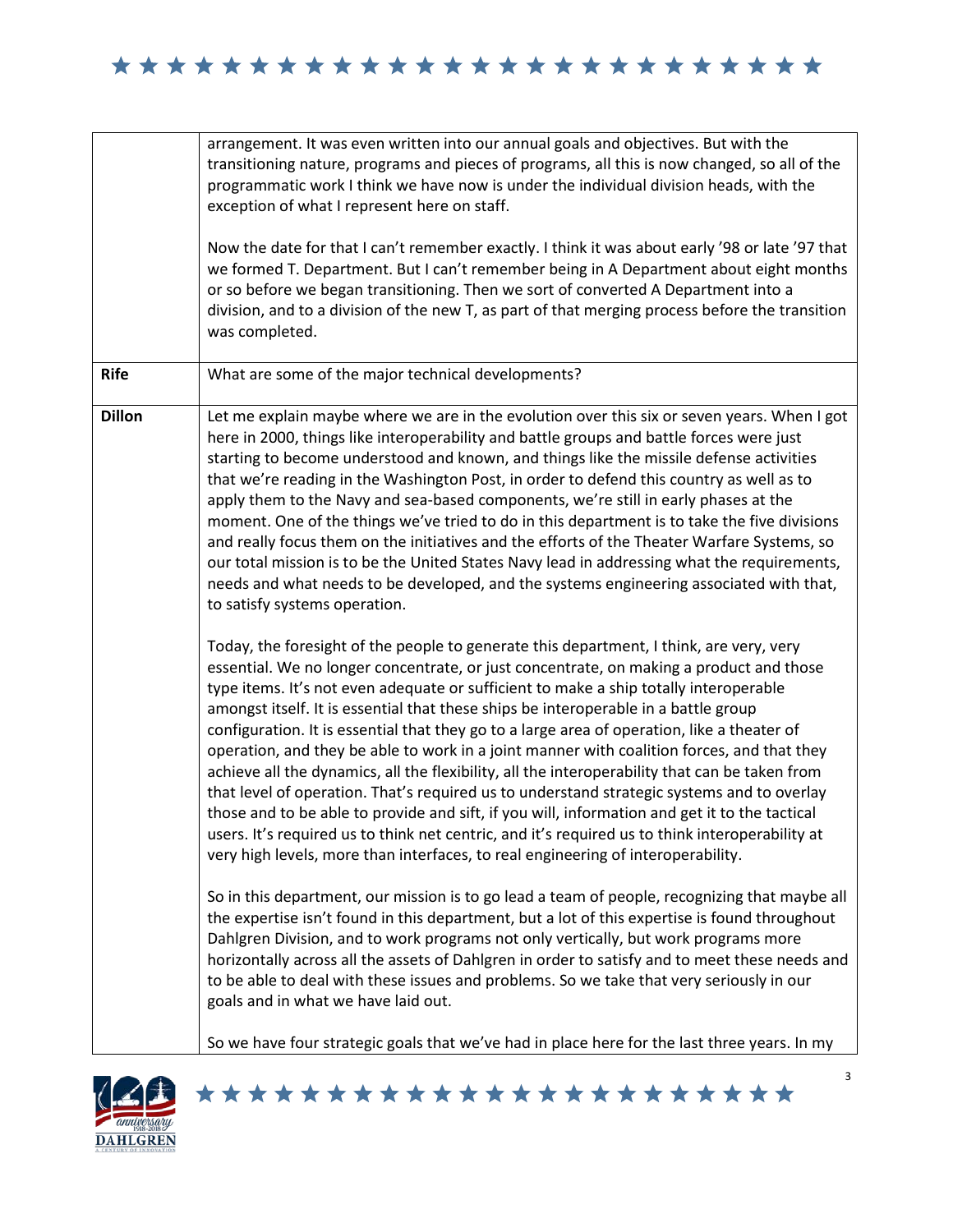|               | opinion, we've made steady and continued progress on them, and I think they've paid off.<br>One is interoperability, particularly of the battle group, and the coalition levels and the joint<br>levels. Another is missile defense, both self-defense of our ships, which our product lines<br>are improving significantly compared to earlier years. Part that's just the progression of<br>development, and I think our ability to address and design those and to wring them out has<br>improved, as well as to be able to provide a sea-based element of missile defense.                                                                                                                                                                                                                                 |
|---------------|----------------------------------------------------------------------------------------------------------------------------------------------------------------------------------------------------------------------------------------------------------------------------------------------------------------------------------------------------------------------------------------------------------------------------------------------------------------------------------------------------------------------------------------------------------------------------------------------------------------------------------------------------------------------------------------------------------------------------------------------------------------------------------------------------------------|
|               | The other is precision strike, or land attack, which Joe has had a principal involvement in.<br>We feel that being able to put the right weapons in the right place, precisely, minimizing<br>collateral damage, and to be able to do that for a wide array of sensors and the hooking-up<br>a wide array of sensors as well as weapons is very important. So we've been working<br>strongly to understand how to do the mission planning and the fire control, and to be able<br>to do those in a theater warfare-type basis. Our ships now can fire weapons that go<br>anywhere from zero to in excess of 1,200 nautical miles and everything in between. How do<br>you come up with the fire control to be able to manage all of that?                                                                      |
|               | And then developing these theater warfare systems and engineer requires us to be able to<br>use the assets about Dahlgren and to bring about change in that. So we've had those<br>strategic focuses, and as a result of that there's been a lot of spinoff. Today, this<br>department is out of people; it is not out of money. We have too few people to do all the<br>jobs that we've got, which is a good thing because it's got other problems, but it's not the<br>usual problems of not having sufficient support or not having sufficient dollars. So we feel<br>that we're very relevant to the needs of the Navy, very relevant to today's times because<br>we work horizontal, we have a lot of flexibility in what we're doing, and we feel like we're at<br>the cutting edge of the key programs. |
|               | So the people that set up this department, think, had good vision in hindsight. We had very<br>good vision in the way we structured and kind of molded that. I think we've been able to<br>get into really the most prominent and the most important working areas of our Navy and<br>to be able to support them and to have the technical ability to be able to offer some value.                                                                                                                                                                                                                                                                                                                                                                                                                             |
| <b>Rife</b>   | What are some of the product lines that you send out to the fleet and elsewhere?                                                                                                                                                                                                                                                                                                                                                                                                                                                                                                                                                                                                                                                                                                                               |
| <b>Dillon</b> | A lot of people don't realize we do an awful lot of work on GPS in terms of the satellites,<br>and we do that for the nation, not just our Navy. Its accuracy and its ability to remain<br>accurate, certainly from the satellite orbits, is something-we have physicists and<br>mathematicians that do that, and they work for all of the key agencies of the Department of<br>Defense as well as the nation. We have a great and strong interface with NEMA in terms of<br>precision location and digital maps. We are leading certainly Dahlgren and leading even<br>NAVSEA with options for sea-based missile defense.                                                                                                                                                                                     |
|               | We're very activity with Patriot, we're very active in the ground missile defense, those types<br>of activities. So we do both the sensors as well as the signal processing to be able to make<br>detections as well as the BMC - the battle management communications, command, and                                                                                                                                                                                                                                                                                                                                                                                                                                                                                                                           |

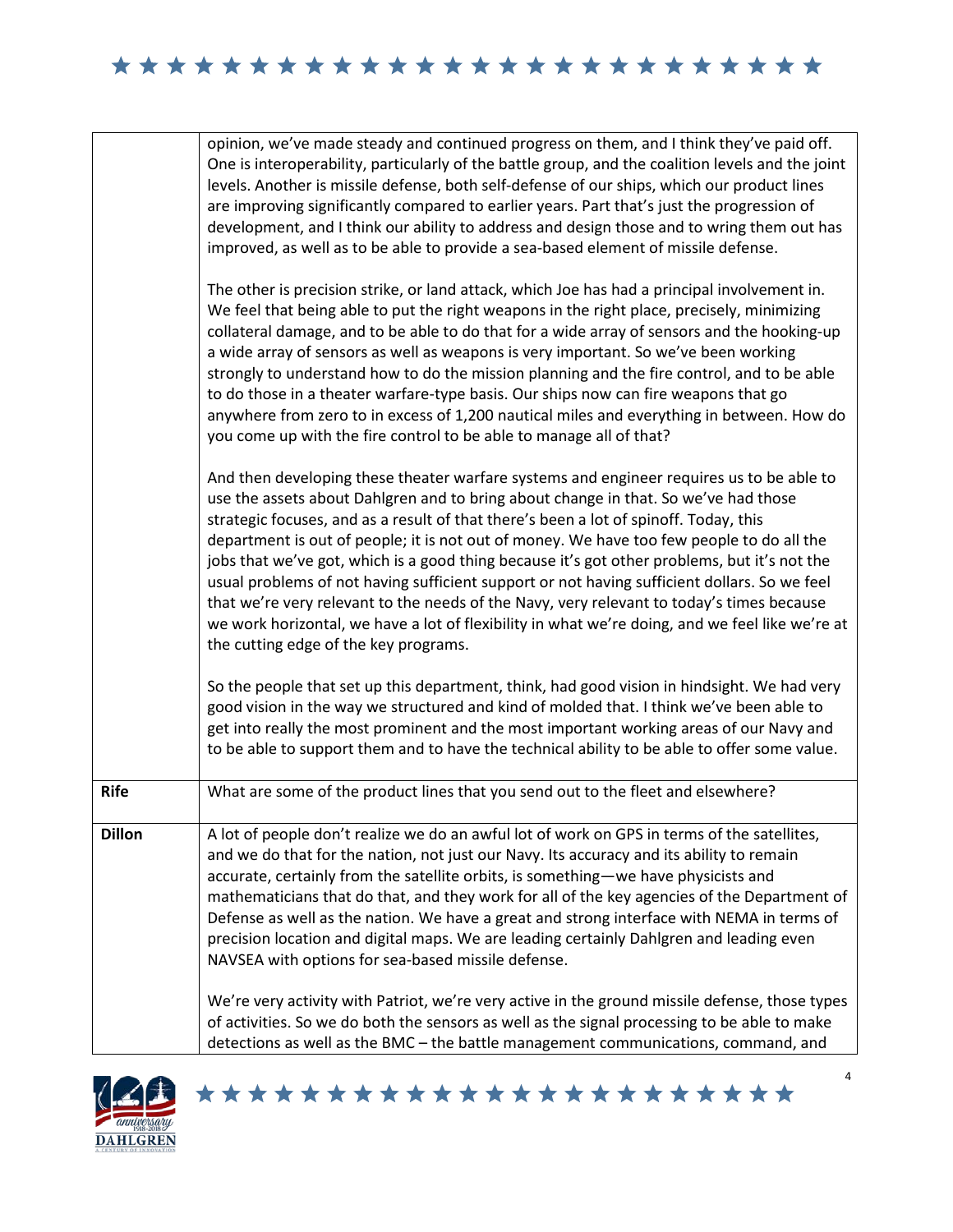control –to be able to detect, engage, and target, and then, if necessary, hit and kill, and to be able to engage that on a global basis. We might make detections somewhere across the Pacific or the Atlantic Ocean. We need to cue the people here in CONUS of that happening, even if we're able to take out in proximity. So that's one product area.

To be able to provide CC, cooperative engagement systems, to be able to provide –we do all the development of combat systems for non-Aegis. So we're very much into the combat system development and putting those in and improving them, and take that very seriously. We have a very serious effort in looking at battle groups and the engineering associated and the trades that need to be made to ensure those are up and operating in limited time and limited dollars, and we look at that on a battle-group-by-battle group basis and make engineering decisions on what's to be done and how to do it on a battle group by battle group. That's only taken place here in the last couple of years, but it's a big focus, a different focus that what was done before. Where you might look at a ship-by-ship basis, we're looking at it across the board on a battle group by battle group and interfacing with a lot of senior people in NAVSEA to pull that off.

We do a lot of work in interoperability. We have the distributed engineering plant, which actually has fourteen different sites from around the country to include Air Force, Army, and a couple sites that are being stood up overseas to actually take existing actual hardware and play it simultaneously to prescribed scenarios and be able to deduce from that what a battle group's capabilities and limitations are going to be in a full interoperability engagement. We then go out and actually engage the fleet before they go on their deployments, and based on that, and it goes all the way from the senior chiefs to the senior commanding officer, then those are actually going to the Con Ops and they use that information then against the threat. They know what their capabilities are and they know what their limitations, and they evolve and develop their Con Ops. We do that for every battle group that gets deployed in the United States Navy now.

We also do a lot of work on new concepts of net centric new ways of coupling and correlating and new ways of spreading information around, commonly referred to as TCN and CC, new ways of ensuring that we have all the advantages of early detection, situation awareness, queuing targeting so that we can make the proper decisions and do that as quick as necessary, but certainly in advance of any emerging threat. We have probably the strongest group of technical people able to produce sensors anywhere in the Navy. We have people that understand the technology of not only the spy radar, they understand the future development of radars and where that's going with multiphase digital techniques, they understand the signal processing, they understand the clutter environment, and we've made tremendous improvements and strides in capability by adjusting those and being able to perfect those. We now have radars that can do simultaneous detection of multiple targets in all sorts of different areas and be able to provide extensive ranges and extensive detections, which gives them a lot of flexibility. We also that for the electro-optic laser systems and a whole host of things.

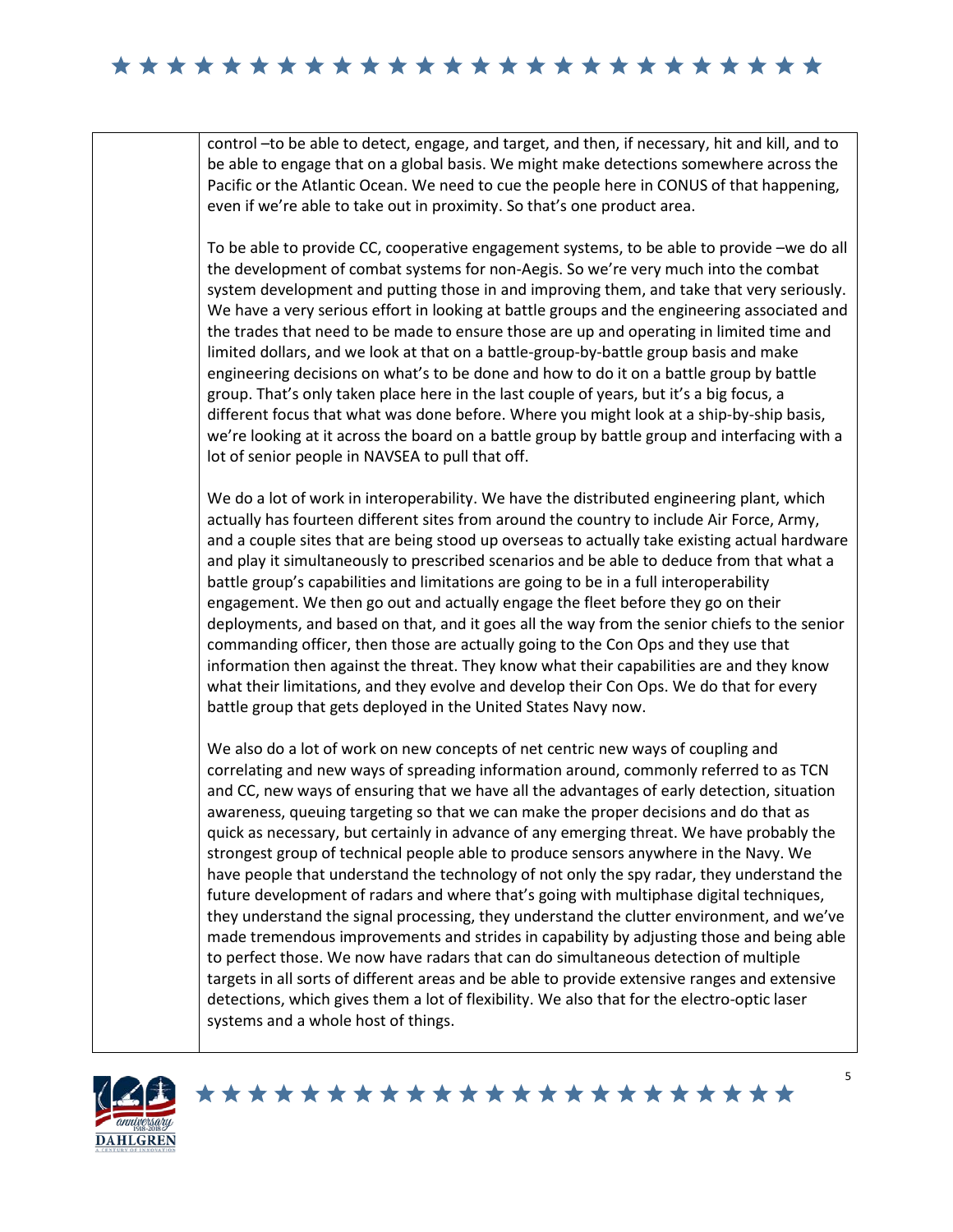|               | Then another product line we do is we do all assessments, all the analysis, and we even do<br>kind of thought pieces, if you will, for senior levels of OSD, the Joint Chiefs of Staff, as well<br>as the CNO and other places in the Navy, on what are some options and what some<br>analyses. For example, the DD-21, the basis for the DD-21 was due to a cost-and-effective<br>analysis. The work was performed by people here. The tradeoffs for the littoral combatant<br>system, our analysis that's actually being done here. We're starting to do antisubmarine<br>warfare studies for OSD, anticipating that being a new threat area as we operate more and<br>more in the theater of operation.<br>So all of this, our job, Joe's and mine, and the other people here, so look at all of that and<br>figure out where the heading and the next direction of the theater of operation is. By the<br>way, we also work strongly with the Air Force and very strongly with the Army in looking at<br>all these, because they're an integral part of that operating community. |
|---------------|---------------------------------------------------------------------------------------------------------------------------------------------------------------------------------------------------------------------------------------------------------------------------------------------------------------------------------------------------------------------------------------------------------------------------------------------------------------------------------------------------------------------------------------------------------------------------------------------------------------------------------------------------------------------------------------------------------------------------------------------------------------------------------------------------------------------------------------------------------------------------------------------------------------------------------------------------------------------------------------------------------------------------------------------------------------------------------------|
| <b>Rife</b>   | So essentially the mission is to predict the future.                                                                                                                                                                                                                                                                                                                                                                                                                                                                                                                                                                                                                                                                                                                                                                                                                                                                                                                                                                                                                                  |
| <b>Dillon</b> | We try to predict it, we try to give options for the future, as we look ahead. Another way I<br>would describe it, in simple terms, is we try to make sure that there's a system engineering<br>or system construct, that all of that fits in and that it makes sense. It's kind of an<br>architecture that if you come and you're able to do that, there's a place where it fits better,<br>there's an interface which needs to be accommodated so that it has a home and that it<br>contributes at those theater-of-operation levels, not just at a lower tactical level, and that it<br>can be properly interfaced and integrated.<br>You know, if you look back a couple of years, people kind of thought about that. If you look<br>at things now, people mandate that you understand the systems and can articulate and put<br>it in that perspective.                                                                                                                                                                                                                          |
| <b>Rife</b>   | Does T Department initiate any of its own research, or do you only respond to requests<br>from the fleet or from Air Force or from other services?                                                                                                                                                                                                                                                                                                                                                                                                                                                                                                                                                                                                                                                                                                                                                                                                                                                                                                                                    |
| <b>Dillon</b> | People like Joe, people like Roger Harmon and Dr. Ebbens, a lot of people initiate not only<br>new concepts, new ideas, but those two guys that I just mentioned, for example, actually<br>develop Advanced Technology Concept Development, ATCDS, which is way of getting OSD<br>dollars. We initiate a lot of work in the S&T community with respect to ONR and DARPA,<br>and have several programs in there, as well as we work with other organizations to<br>generate those development programs. So we do a substantial amount of early<br>development as well as system engineering development to get things fielded and<br>implemented.                                                                                                                                                                                                                                                                                                                                                                                                                                      |
| <b>Rife</b>   | Joe, since he's been around a lot longer, probably would know more about how this fits in<br>to the greater scheme of Dahlgren's history and that one of the fundamental struggles that<br>has gone on here since Dahlgren was founded in 1918 is a struggle between the<br>fundamental research end in which the scientists generate what's being developed and the                                                                                                                                                                                                                                                                                                                                                                                                                                                                                                                                                                                                                                                                                                                  |

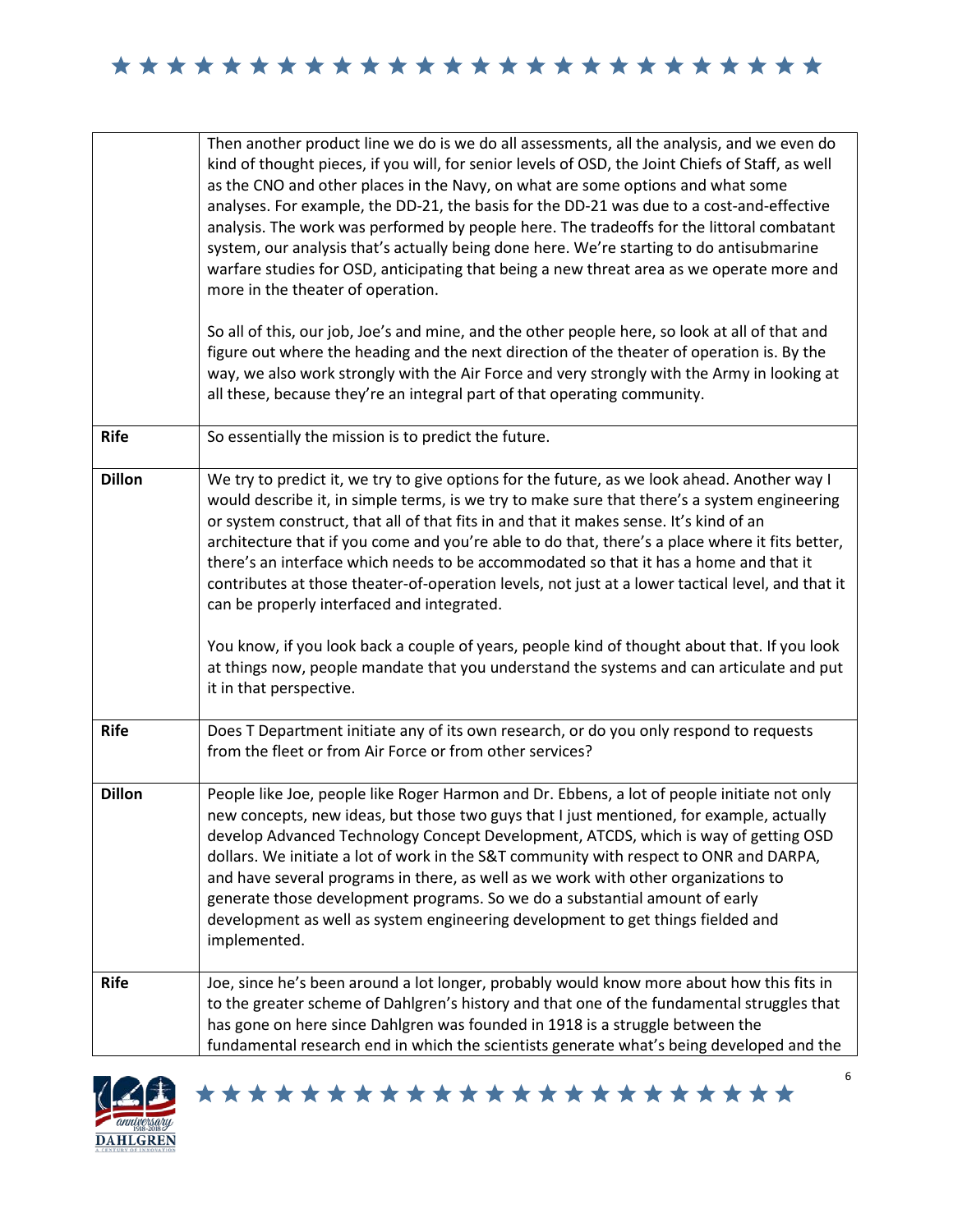|               | direction the research takes, and then the military's needs. The early part of World War II is<br>actually clashed spectacularly, with Dr. Thompson -Dr. L.T.E Thompson - when they<br>brought in some old-line gunnery officers to run the place and it caused a serious rift. The<br>irony of it is that at the end of World War II, even though these old-line gun officers ran the<br>place in 1945, the scientists were emerging as preeminent and they were setting a large<br>part of the research agenda, so it seems like it culminates with T Department in that. How is<br>the relationship with the military? Is it really close? Are there any problems?                                                                                                                                                     |
|---------------|---------------------------------------------------------------------------------------------------------------------------------------------------------------------------------------------------------------------------------------------------------------------------------------------------------------------------------------------------------------------------------------------------------------------------------------------------------------------------------------------------------------------------------------------------------------------------------------------------------------------------------------------------------------------------------------------------------------------------------------------------------------------------------------------------------------------------|
| <b>Dillon</b> | My observation is, we have very few military in this department, which I wish I could<br>change. We're supposed to have military deputy, a captain. That would be very, very good<br>because understanding that perspective, understanding the sense of urgency, and being<br>able to get a better feel for what the user intends to do, or what changes they might have<br>to go through to incorporate a different product line are all very, very important to include<br>the elements more in the back end of the development, the training and the cycles there.                                                                                                                                                                                                                                                     |
|               | But we have, I think, phenomenal rapport with the fleet. For example, LANTFLT Fleet, which<br>also works as a combined forces command for the Pacific Fleet as well, for example, when<br>we do these battle groups, we are actually performing that program and we are in<br>compliance with the fleet instruction. They are the ones providing the guidance, they're<br>asking for these products, and we interface directly with them on those capabilities and<br>limitations. They drive the scenarios, they drive the compositions, certainly, of the battle<br>groups, so our interface is very, very direct with the fleet and very good. I don't think they<br>would deploy without understanding what those capabilities -they wouldn't want to<br>deploy. They feel that would be very risky and unwise to do. |
|               | New programs that are going to go in to Op Eval and various significant tests. More and<br>more, they're coming here to get the pretest and get that worked out, knowing that we can<br>test if very, very well. We can wring it out, and then when they go and deploy and actually<br>get on a ship and go out to sea, they can pass the test. So we have done a much better job<br>of making the land-based test true to what the users need and true to the environment that<br>they ultimately put it in.                                                                                                                                                                                                                                                                                                             |
|               | My sense is, some of these things, like dealing with the theater of operations, dealing with<br>five battle groups in the same body of water, some of those are so complex that they just<br>want an organization to look at those, understand what the limitations are, and advise them<br>technically what's going on so they can then address them from the military or user need.<br>Those are the kind of things we do. We tend to send out a lot of advisories, a lot of hands-<br>up, and then we also get involved into the actual fixes.                                                                                                                                                                                                                                                                         |
|               | When we make changes as a result of these tests, and we actually modify software and<br>that, we engage them. They're a very active participant. They're call OAGs, Operational<br>Advisory Groups. They actually chair those. So we're doing those fixes, we're making those<br>changes on their behalf, for them, and then when we get those priorities, we know what<br>those are, whatever the available dollars, then we do those top priorities and the others                                                                                                                                                                                                                                                                                                                                                      |

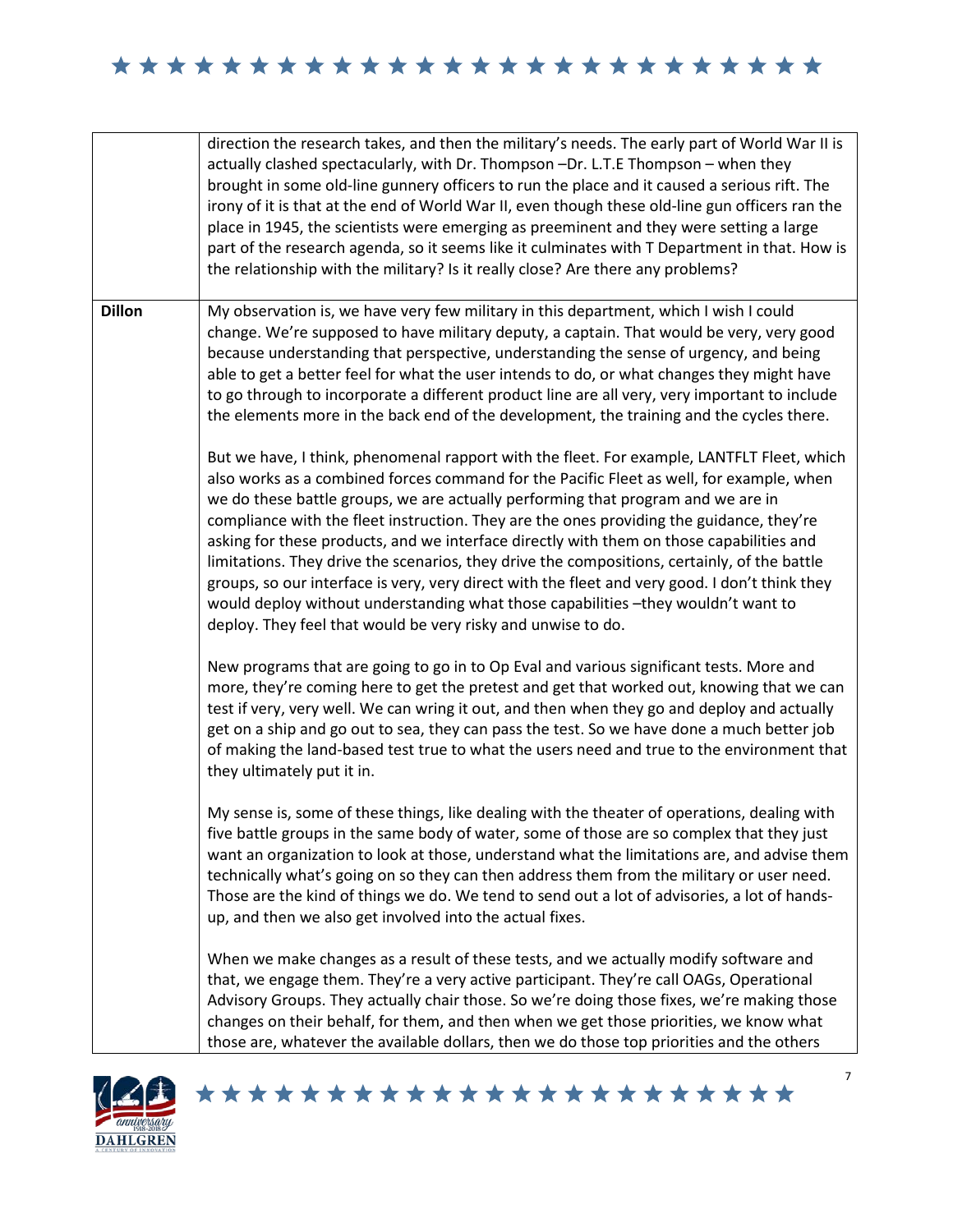|                | don't get done because we don't have unlimited resources to do those.                                                                                                                                                                                                                                                                                                                                                                                                                                                                                                                                                                                                   |
|----------------|-------------------------------------------------------------------------------------------------------------------------------------------------------------------------------------------------------------------------------------------------------------------------------------------------------------------------------------------------------------------------------------------------------------------------------------------------------------------------------------------------------------------------------------------------------------------------------------------------------------------------------------------------------------------------|
|                | So we take that very seriously. That's a good working relationship. Even in the cases of the<br>analysis and those things, we work very, very closely with the folks, predominantly in those<br>cases the OPNAV, a lot of kind of one on one, so I think it's really good, it's really healthy,<br>and we take a lot of pride in those interfaces and nurturing those and keeping them just<br>that way.                                                                                                                                                                                                                                                                |
| <b>Rife</b>    | Today, you ask four different people what the Dahlgren Way is, you might get five different<br>answers. The Dahlgren way derives from the 1920s with the arrival of Dr. L.T.E. Thompson<br>as the first chief physicist at Dahlgren. He was a firm believer in fundamental or pure<br>research in which scientists here at the facility would essentially inaugurate a project, then<br>develop the concept, then take it out to the fleet, test it and prove it, and then bring it back<br>and just generally follow it all the way through, from concept to service.                                                                                                  |
|                | He left Dahlgren in 1942 as a result of the problem with some of the old-line gunnery<br>officers. He was having trouble getting his research implemented, as well as some of his<br>ideas. So he left and went on to greater things. He actually ended up at China Lake and<br>became the first technical director out there. But in the fifties, after had had left, there was<br>a lull, and the researchers and the scientists here sort of moved away from that. They<br>started responding primarily to fleet needs and the needs of the Navy and the government<br>rather than initiating really anything on their own. That was just a reflection of the times. |
|                | Later, with Barney Smith and Jim Colvard, in the late sixties and early seventies, who had<br>worked under Thompson at China Lake, they brought the Dahlgren way back to Dahlgren.<br>Since then, it's developed on its own. So I was wondering if you had any kind of comments<br>on what you may feel is the Dahlgren way, or your perception of the Dahlgren way.                                                                                                                                                                                                                                                                                                    |
| <b>Francis</b> | Beginning with 1964, my impression of the Dahlgren way was that it was a very much<br>hands-on, do a competent engineering job for the Navy, and recognizing right in the<br>beginning that our warfighters at sea are our customers, and if we get in trouble, it's usually<br>because we're trying to do the right job for the warfighters, whether or not it's perceived as<br>the right job everybody else.                                                                                                                                                                                                                                                         |
|                | A strong commitment to doing the right thing for the Navy, I think, is part of the Dahlgren<br>way, and a good, solid engineering approach, understanding your objectives, or doing the<br>operational analysis work up front so that you really understand what the needs are, and<br>translating that, through a competent system engineering approach, into design constructs<br>and allocations of requirements, and build all the pieces, and ensure that you have the<br>interfaces, and ensure that this stuff is going to operate properly for the warfighter and be a<br>viable warfighting asset, not just a neasty, keensy, technology box.                  |
|                | So I think Dahlgren has been appreciated by a lot of people over many years for actually<br>delivering valuable products, or working closely with contractors who, in turn, will do the                                                                                                                                                                                                                                                                                                                                                                                                                                                                                 |

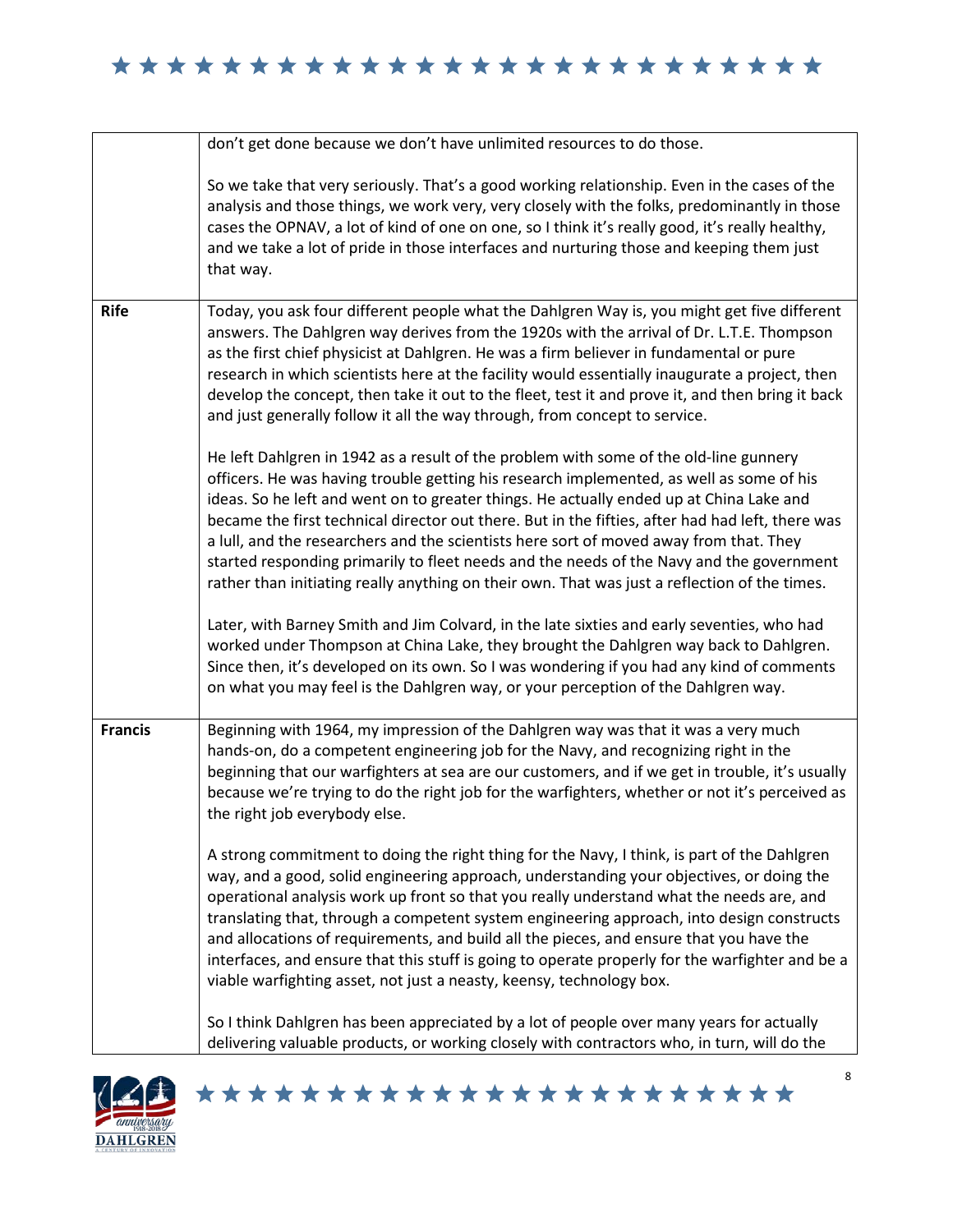finishing, if you will, of the product engineering and the production for valuable products. I can even tell you, even though this place, this NSWC Dahlgren, is focused and has been focused on the surface Navy, the surface combatants, the gun-shooters and the missileshooters and the antisubmarine guys and all that, two or three years ago, I got to go aboard the *Teddy Roosevelt* carrier and I was surprised – I looked at their big system diagram of all the systems they had –that there were four systems on that carrier that I had been responsible for at one time or another my career here, responsible for the development of, which surprised me, because we expect all of our stuff to go to surface combatants, and yet there were four systems on a carrier that really came from Dahlgren.

And I would bet that no one on that ship knew that Dahlgren was the principle technical agent for creating that stuff, because they always recognized it as Texas Instruments stuff or Raytheon stuff or Lockheed stuff because that's the name that ends up on it. So I think in many cases we're a lot more valuable than even the warfighters realize. But I believe that relationship with the warfighters is probably stronger than most labs because of our strong focus on delivering things to them that work and working with them closely to make sure that things they have get improved or fixed. And the interoperability work is extremely important for the carrier battle groups and probably enhances our reputation with them a lot.

We have historically suffered in our reputation with the fleet being less than is deserved because the products we work on, you know, it can ben ten years or five years before they actually get to the fleet, so that a lot of the stuff that we create and produce gets transitioned to other key players for in-service support and stuff, and we don't get the recognition for what we do. If we were fully recognized for everything that we did good for the Navy, our stock would probably go up about 1,000 percent.

With respect to the Dahlgren story, there are other organization that have a reputation for creating prototypes and have a reputation for creating technology and have a reputation for doing analysis, but also have a reputation for not being able to produce, not being able to deliver. Dahlgren has a strong reputation for delivering real capabilities that are warfighting assets. That's because, when we come in here as a GS-7, or even a GS-5—we start with the sort of focus as the Dahlgren way.

The other thing I would say is, it's really important to balance responding program managers in Washington to deliver, to develop those things for which orders have been created, and maybe concept work was even done by other people, other than Dahlgren, to respond to those and do the engineering development and get the products out the door. It's also important to balance that with the innovative work we to do to address the future, the creation of concepts, advancing of technology, the matching of future technologies with future concepts, and helping orchestrate a large warfare system kind of view, with the right kinds of interfaces so that the system of the future, with these new technologies, is going to operate much better than today, even though we make all these changes. In other words, be able to do these changes in a very carefully technically organized way.

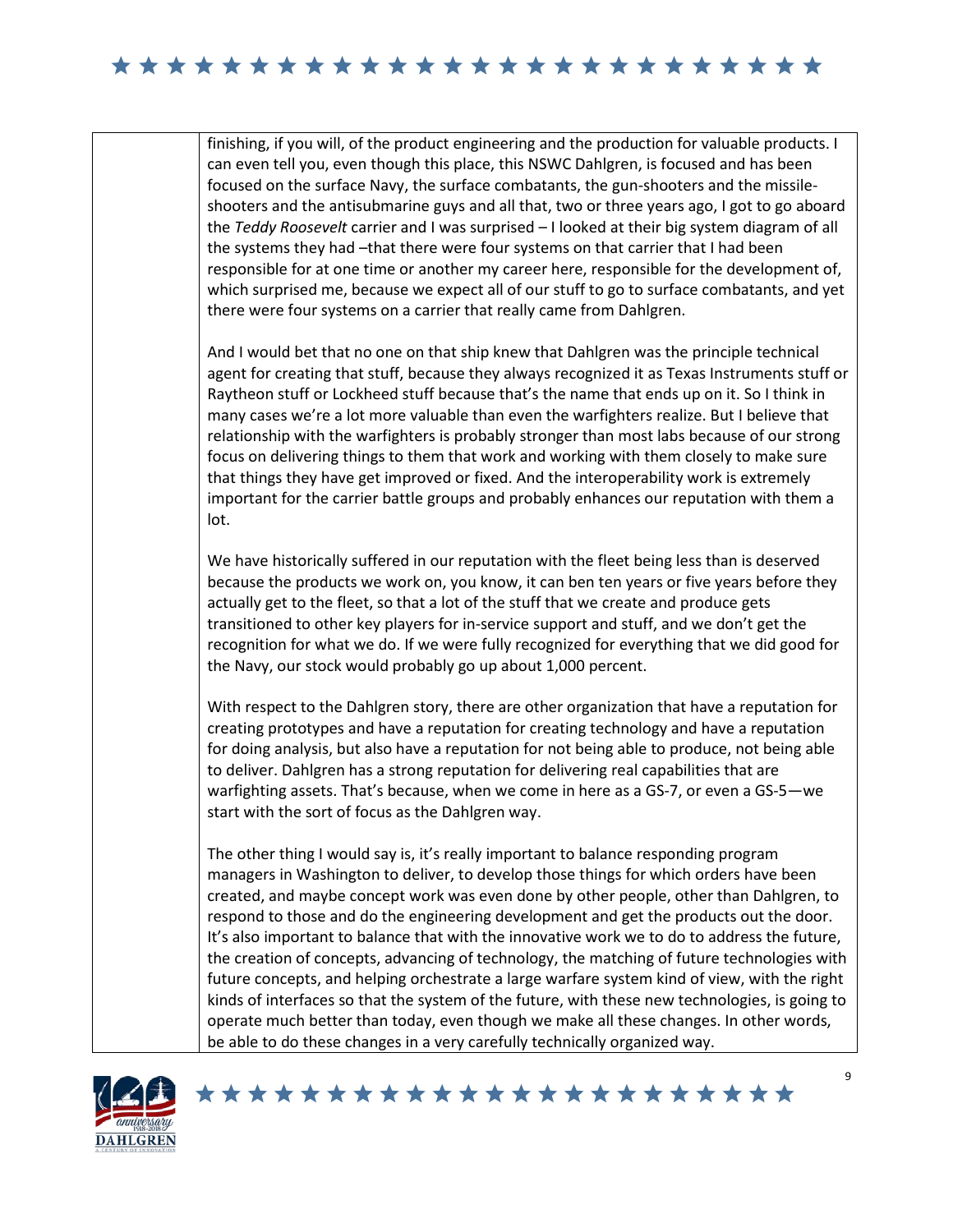|               | I realize, in writing your history, there have been times in our history when the researchers,<br>if you will, the technologists, have been more in charge, other times when the engineers<br>focused on getting the products out the door have been more in charge, and that's gone<br>back and forth. But it's really important that we have a reasonable balance of both of those<br>things, I think, to do the right job for the Navy.                                                                                                                                                                                                                                                                                                                                                                                                                                                                                                                                                                                                                            |
|---------------|-----------------------------------------------------------------------------------------------------------------------------------------------------------------------------------------------------------------------------------------------------------------------------------------------------------------------------------------------------------------------------------------------------------------------------------------------------------------------------------------------------------------------------------------------------------------------------------------------------------------------------------------------------------------------------------------------------------------------------------------------------------------------------------------------------------------------------------------------------------------------------------------------------------------------------------------------------------------------------------------------------------------------------------------------------------------------|
| <b>Rife</b>   | It seems like Dahlgren's really come of age in the last twenty years.<br>Outside influences and challenges. How has T Department dealt with governmental issues?<br>I know, since it's a relatively new organization, that it came later, after the BRACs, but in<br>some of our other interviews, with a couple of former commanding officers, they spoke of a<br>technological and management chasm—not gap, but chasm—that's formed in the last ten<br>years. Has T Department been affected by a preponderance of really high senior-level<br>management types and lower-level engineering technical people, with nothing in the<br>middle?                                                                                                                                                                                                                                                                                                                                                                                                                       |
| <b>Dillon</b> | It seems like the mid-thirties to mid-forties there's a gap in just about all our organization,<br>where there was either insufficient hiring or the ability to attract really was just at an all-<br>time low. We in this department have actually gone through the worst of the experiences<br>already. About two years ago, we had a maximum number, the largest number of<br>retirements, people that were beyond the fifty-five-most of them fifty-six, fifty-seven,<br>fifty-eight-that chose to retire in pretty large numbers, and we've gone through that.<br>We're retiring almost at half the rate that we were two years ago. We, in my opinion, got<br>through that. I don't think we had too big of a problem doing that, but it was a struggle. It<br>was hard. Fortunately, we've been able to get new people in.                                                                                                                                                                                                                                     |
|               | My sense is, the other departments here at Dahlgren, because they're not as senior, and<br>because this really was a collection of more senior people that addressed these more<br>challenging things when it was first conceived, they are going to go through that. So we're<br>going to see Dahlgren, you know that process that we went through, others going through it<br>or about to go through it. But it will happen, and you're starting to see that in a couple of<br>the other departments already. Eventually, they all will. What we've done is, we've hired an<br>exceptionally large number of people. We've hired over 250 here in the last three years,<br>just in this department alone. So we've gone out of our way to do that. We've only set the<br>levels high in terms of their qualifications. We've been hiring young folks out of college as<br>well as journeyman, and been able to attract them. And world events helped, the economy<br>helps, but the nature of what we do, I think, has attracted a lot people to this organization. |
|               | So at the moment, we're at the largest we've ever been. We've actually grown. We're very<br>blessed to have more than enough money to certainly pay all the salaries. We have the<br>problem of too few people to do all the jobs. That's a fabulous situation to be in. My hope<br>is that world events aren't going to change that a whole lot next year, but they could. We<br>could things turning and changing. I think there's going to be a lot of traditional classical<br>programs that are going to go by the way. People are tired of nurturing programs that have                                                                                                                                                                                                                                                                                                                                                                                                                                                                                         |

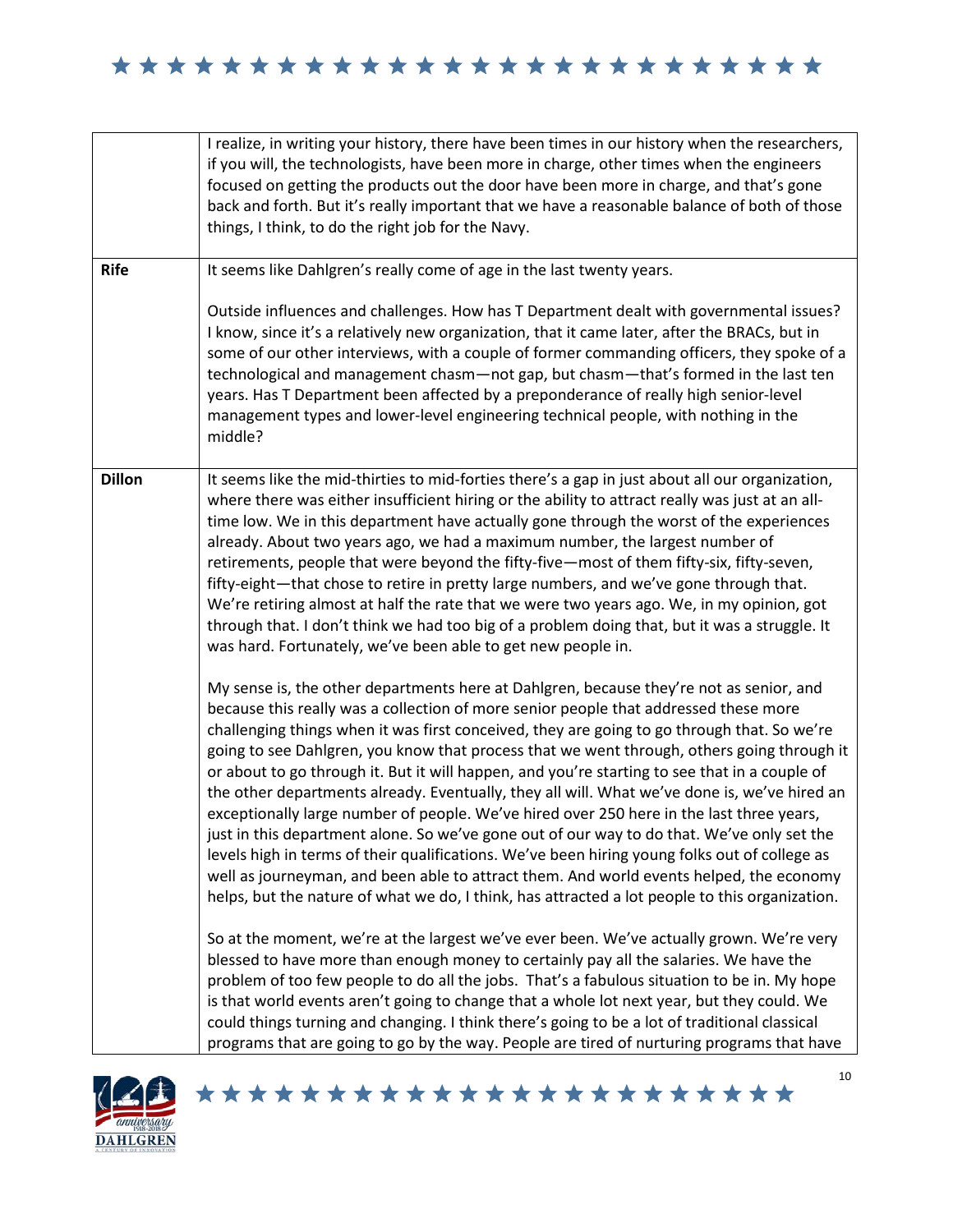|               | been around ten years. They're willing to start new and get later technology, or maybe do<br>without them. They were good for ten years, but they may not have what they need now.<br>So part of our job is recognizing those and providing options to decision makers so we end<br>up with products that useful and meaningful.                                                                                                                                                                                                                                                                                                                                                                                                                                                                                                                                                                                                                                                                                                                                                                   |
|---------------|----------------------------------------------------------------------------------------------------------------------------------------------------------------------------------------------------------------------------------------------------------------------------------------------------------------------------------------------------------------------------------------------------------------------------------------------------------------------------------------------------------------------------------------------------------------------------------------------------------------------------------------------------------------------------------------------------------------------------------------------------------------------------------------------------------------------------------------------------------------------------------------------------------------------------------------------------------------------------------------------------------------------------------------------------------------------------------------------------|
|               | So we have through that, and I think that gap still exists somewhat, but we're bridging that.<br>We've been doing the good recruiting. It is going to be a problem for Dahlgren. There's<br>going to be a continued exodus here of senior people. And you just can't replace them. So<br>we've gone on a campaign of indicating to everybody that secession planning is every<br>individual's job; it's not somebody else's. It's not over there; it's not here. Each of us has to<br>prepare our next in line. That's part of our job, part of our responsibilities. We've got to<br>mentor; you have to mentor; you need to mentor. Then we're also taking great strides to<br>ensure that our younger people are doing the right development in taking these courses.<br>It's hard to do than it sounds, people to take care of themselves, people to plan their own<br>future. It takes a lot of energy to get them to do that, but we're imposing on them,<br>nonetheless, so that they can emerge and they can fill these gaps and we can do the best<br>job we can with the people we have. |
| <b>Rife</b>   | One of the running themes throughout Dahlgren's history is -well, it's actually two related<br>themes, but they're intertwined. One is mathematics; the other is computers. And this goes<br>all the way back really, to 1920, with the Norden bombsight in which, okay, they developed<br>bombs, but developing the bombs and dropping them out of a biplane at 10,000 feet and<br>actually hitting what you're aiming at are two entirely different things, and that led to the<br>Norden bombsight, which is really a computer. Since then, mathematics has branched out<br>throughout Dahlgren, first through ballistics and then later on, through bombing tables in<br>World War II, which, in turn, led to the Exterior Ballistics Group, and that, in turn, brought in<br>Howard Akin and computers. What types of mathematics and computational technology<br>does T Department employ? What do you have to deal with?                                                                                                                                                                    |
| <b>Dillon</b> | We have a special group over in T-10, again, looking at the GPS and all the guidance system<br>and georotation atomic change, affect on gravitational pull, all related toward the fineness<br>and the accuracy of GPS, as well as the hull elements, how that fits in, various targets, and<br>all the targeteering associated there. So we actually have the oldest mathematician on base<br>in T-10, still performing and still able to do that. So the mathematics are fundamental, and<br>keeping those honed and being able to apply those are very fundamental, very essential.                                                                                                                                                                                                                                                                                                                                                                                                                                                                                                             |
|               | What I've seen is the ability here at Dahlgren to understand the key technologies, to be able<br>to do the signal processing, which is more than just detecting, but actually understanding it,<br>identifying it, registering it, tracking it, and then providing that to a solution set so that<br>you're able to do something and react and take that into action. So we've always looked at<br>systems in that context. So that's required a lot of disciple to work across that. And whether<br>you're a computer scientist or an electrical engineer working some of the computer, or just<br>a configuration management and trying to bring about discipline of the signal processing, all<br>of that's very much woven in all our organization, and that's what brings it about and makes                                                                                                                                                                                                                                                                                                  |

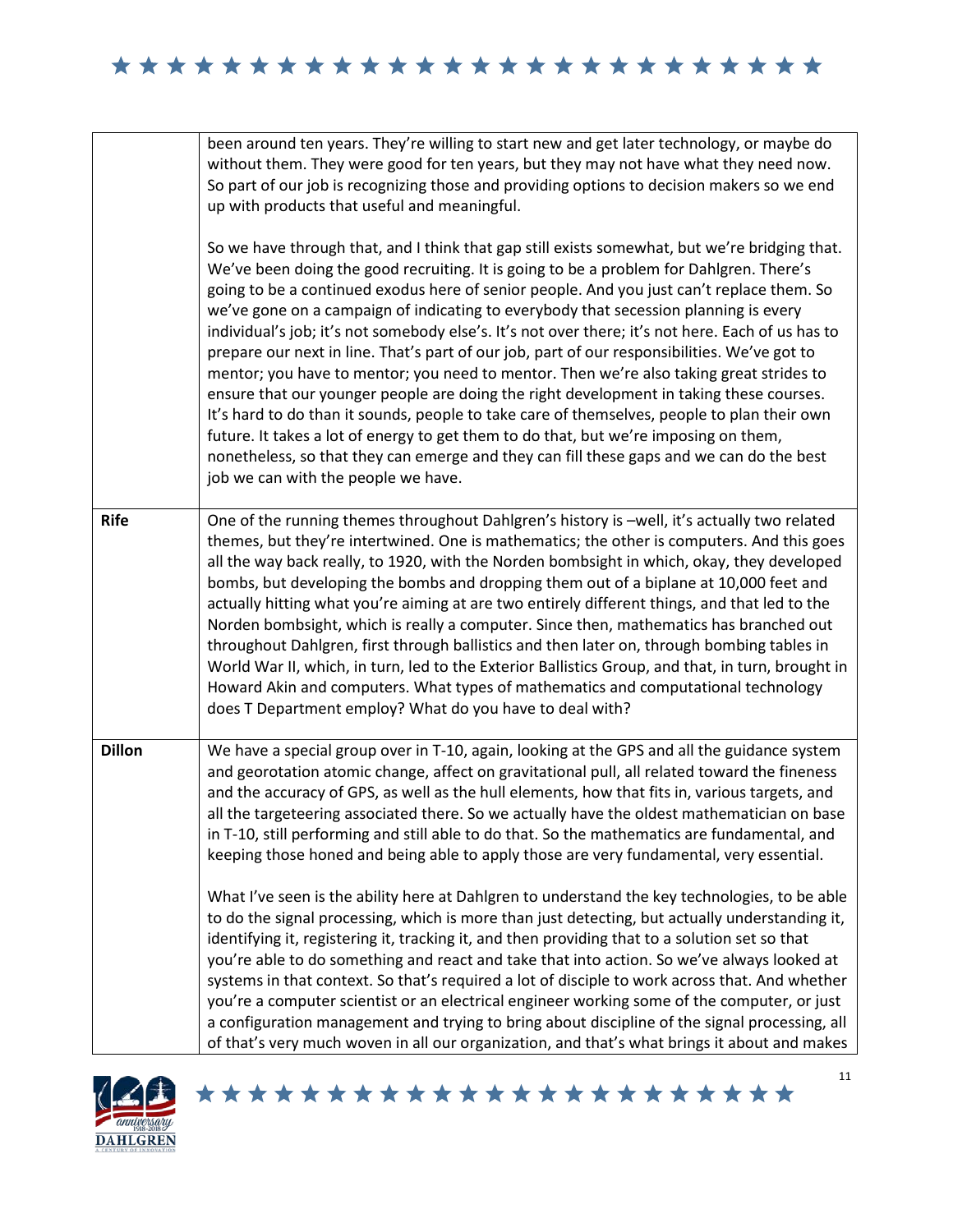|               | it operate with some confidence.                                                                                                                                                                                                                                                                                                                                                                                                                                                                                                                                                                                                                                                                                                                                                                                                                                                                                                                                   |
|---------------|--------------------------------------------------------------------------------------------------------------------------------------------------------------------------------------------------------------------------------------------------------------------------------------------------------------------------------------------------------------------------------------------------------------------------------------------------------------------------------------------------------------------------------------------------------------------------------------------------------------------------------------------------------------------------------------------------------------------------------------------------------------------------------------------------------------------------------------------------------------------------------------------------------------------------------------------------------------------|
|               | The other part of this is getting a lot more complex is the ability to take responsibility for<br>some of these products. I'd say another word for that is to be able to certify these products.<br>In other words, we're willing to take on the role of bringing these out, testing them,<br>checking them, and putting them into the operating regime that they're going to be placed<br>in the real world, and we're willing to put our name on the line that says, "We'll certify that<br>that's what we say it is and that this machine will work under these following conditions,<br>and do that reliably and confidently." And we do that also with the mindset that represents<br>the operating environment that it's going to be placed in, that the user will be satisfied with<br>the capabilities of this system. That's something that industry sometimes doesn't have a<br>feel or, in some cases, doesn't want the liability associated with that. |
|               | Somebody has to do that. An eighteen-year old can't figure it out right? Or a senior officer,<br>for that matter, has got other things going on. The last thing they need to do is to worry<br>about whether their equipment is going to work, or how it works, or if it's going work, So<br>we take that understanding of that system, from nuts to bolts, over its operating<br>environment very, very seriously. So we're laying out processes to certify products, to<br>certify combat systems on a ship and a battle group so that you can deal that with some<br>certainty as to how its performing and operating.                                                                                                                                                                                                                                                                                                                                          |
| <b>Rife</b>   | The mathematical story is something I think a lot people -when they think of all these<br>wonderful ship systems and missile systems and the cool weapons technology, they don't<br>realize the mathematical complexities that are involved, and what it takes to sit down and-<br>because in the old days, scientists had to sit down and just do calculus, pages and pages and<br>pages of it in longhand, and with computers, it has it made it so much easier. What types of<br>computers do you guys use? I just talked to Rob Gates up in Strike Systems and they've got,<br>he told me, couple of Crays and essentially PCS. Is that                                                                                                                                                                                                                                                                                                                        |
| <b>Dillon</b> | Well, I'll tell you what; today's computers that you can get at the supermarkets are<br>unbelievable.                                                                                                                                                                                                                                                                                                                                                                                                                                                                                                                                                                                                                                                                                                                                                                                                                                                              |
| <b>Rife</b>   | Two gigabyte.                                                                                                                                                                                                                                                                                                                                                                                                                                                                                                                                                                                                                                                                                                                                                                                                                                                                                                                                                      |
| <b>Dillon</b> | In fact, we had a special branch within T Department especially for just high-level<br>computation, and we did assessment across the base. Today's computer are such that, with<br>some minor exceptions, you can do all the work that previously required Crays. There are<br>some high-end fluid dynamics, thermodynamics, those type of things, where you need a<br>continuum over large, large volumes, and you need absolute precision because of breaking<br>points or criticalities, and that requires special computers. In that regard, we're about to tap<br>into the DOD assets and buy time off those. That has been decreasing, the need to do that,<br>because of just availability of computers that are more than adequate to do those<br>calculations for us.                                                                                                                                                                                     |

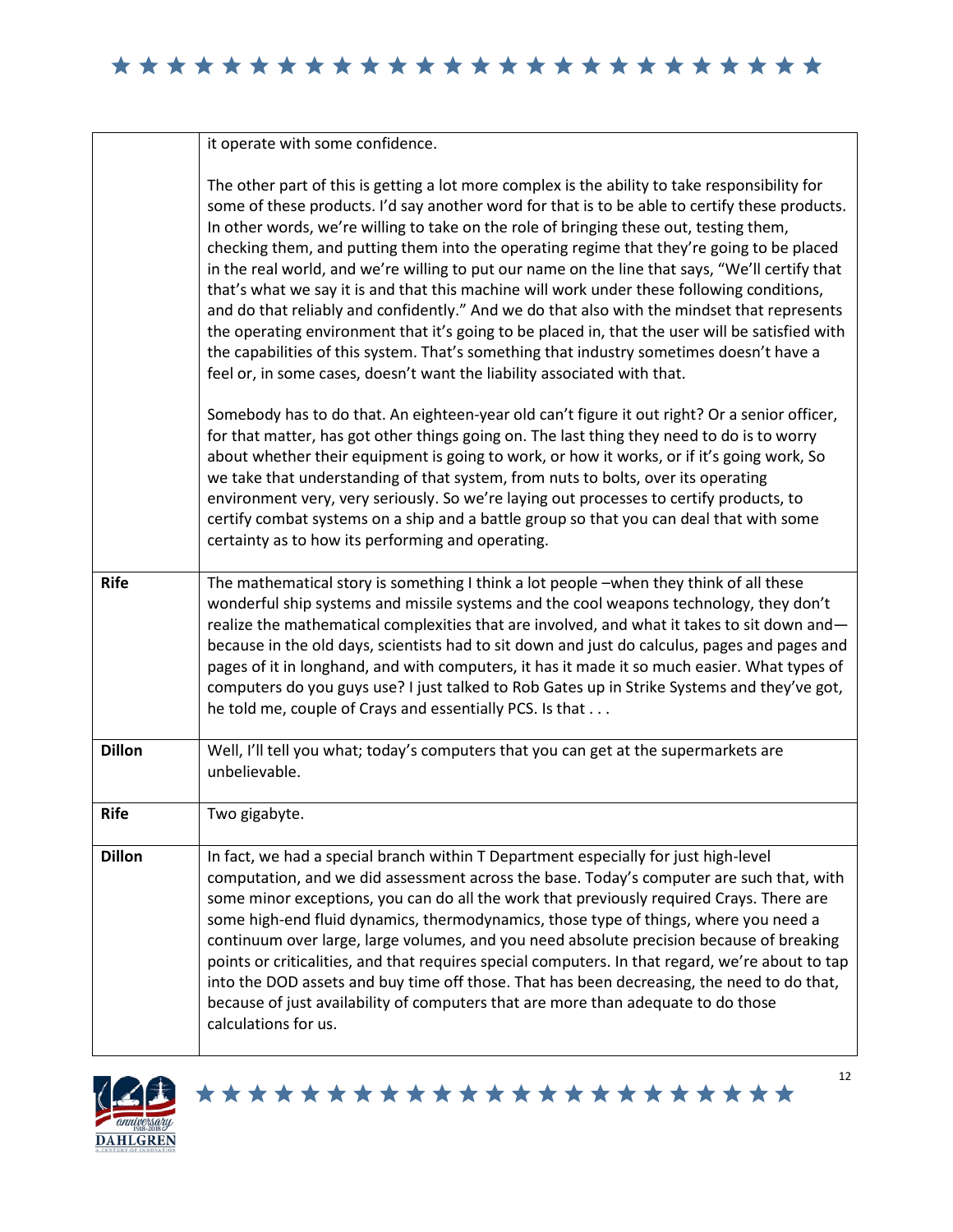|                | We are doing things like IV&V for missile defense, the trajectory, all the aspects, the<br>detection, all the atmospherics, all the environmental, enormously complex simulations,<br>stimulations, of both actual as well as the simulated design. So we're doing that more and<br>more, where we understand the complexity, we develop Con Ops around that, and then we<br>go to the users as to how to lay these out and actually engage them and use them. So we're<br>about to do that more and more.                                                                                                                                                                                                                                                                                                                                                                                                                                                                                                                                                                                                                                                                                                                                |
|----------------|-------------------------------------------------------------------------------------------------------------------------------------------------------------------------------------------------------------------------------------------------------------------------------------------------------------------------------------------------------------------------------------------------------------------------------------------------------------------------------------------------------------------------------------------------------------------------------------------------------------------------------------------------------------------------------------------------------------------------------------------------------------------------------------------------------------------------------------------------------------------------------------------------------------------------------------------------------------------------------------------------------------------------------------------------------------------------------------------------------------------------------------------------------------------------------------------------------------------------------------------|
| <b>Rife</b>    | Are there any stories that need to be in this book, that need to be told, that we haven't<br>covered? What would you like to say regarding T Department?                                                                                                                                                                                                                                                                                                                                                                                                                                                                                                                                                                                                                                                                                                                                                                                                                                                                                                                                                                                                                                                                                  |
| <b>Francis</b> | Wee, don't leave out the computer bug story. You probably have that one right? The first<br>computer bug, a moth, we're talking.                                                                                                                                                                                                                                                                                                                                                                                                                                                                                                                                                                                                                                                                                                                                                                                                                                                                                                                                                                                                                                                                                                          |
| <b>Rife</b>    | Anything specific maybe in the last ten years? That's really where the dearth of materials is.                                                                                                                                                                                                                                                                                                                                                                                                                                                                                                                                                                                                                                                                                                                                                                                                                                                                                                                                                                                                                                                                                                                                            |
| <b>Dillon</b>  | I think understanding an entire battle group and being able to baseline that, consistently<br>and persistently, so the fleet is able to develop and evolve its concept, is a change in the<br>role of the laboratory and change in the expertise and the knowledge base that we can<br>provide the fleet that really impacts their ability to be successful and safe. Get them all<br>there and get them all back, and tie in all the threat and all that, to be able to that in<br>facilities the lab downstairs. Do that repeatedly over and over.<br>Right after 9/11, within three days we had two Aegis ships at Norfolk that they wanted to<br>put in the Indian Ocean, anticipating further problems. They came to us and said, "Does it<br>make a difference what battle group those two ships line themselves up with?" Because<br>there were two battle groups in the operating area of the Indian Ocean. The answer is, yes,<br>it does matter. What was validation to me was the fact that the people in OPNAV asked us<br>for our advice and our technical input, knowing that these arrangements and when you add<br>or take a ship off, it can affect the overall performance of the battle group. That was<br>validation. |
|                | The other is when we put five battle groups into the Indian Ocean here during the Iraqi,<br>people said, "We've never done that before." We've done them individually. Now we've got<br>five collectively. What are the problems and what are the issues associated with doing that?<br>Well, we were able to lay them out, move them in different positions, align them based<br>upon the threat and the geometry, but also provide them with advisories as to what the<br>limitations of their overall effective capability would be in that operating area, because<br>some of their gear is twenty, thirty, many years old, and it is limited. It's not as good as<br>some of the others. It's essential that they know what those limitations are so they not get<br>hurt, they not get killed.                                                                                                                                                                                                                                                                                                                                                                                                                                      |
|                | So we did quick assessments on that collective group and also went back with advisories as<br>to how to use that. So I like to think we are integral to their success, and we are doing a<br>better job of getting them the right information to ensure their success over time. I think                                                                                                                                                                                                                                                                                                                                                                                                                                                                                                                                                                                                                                                                                                                                                                                                                                                                                                                                                  |

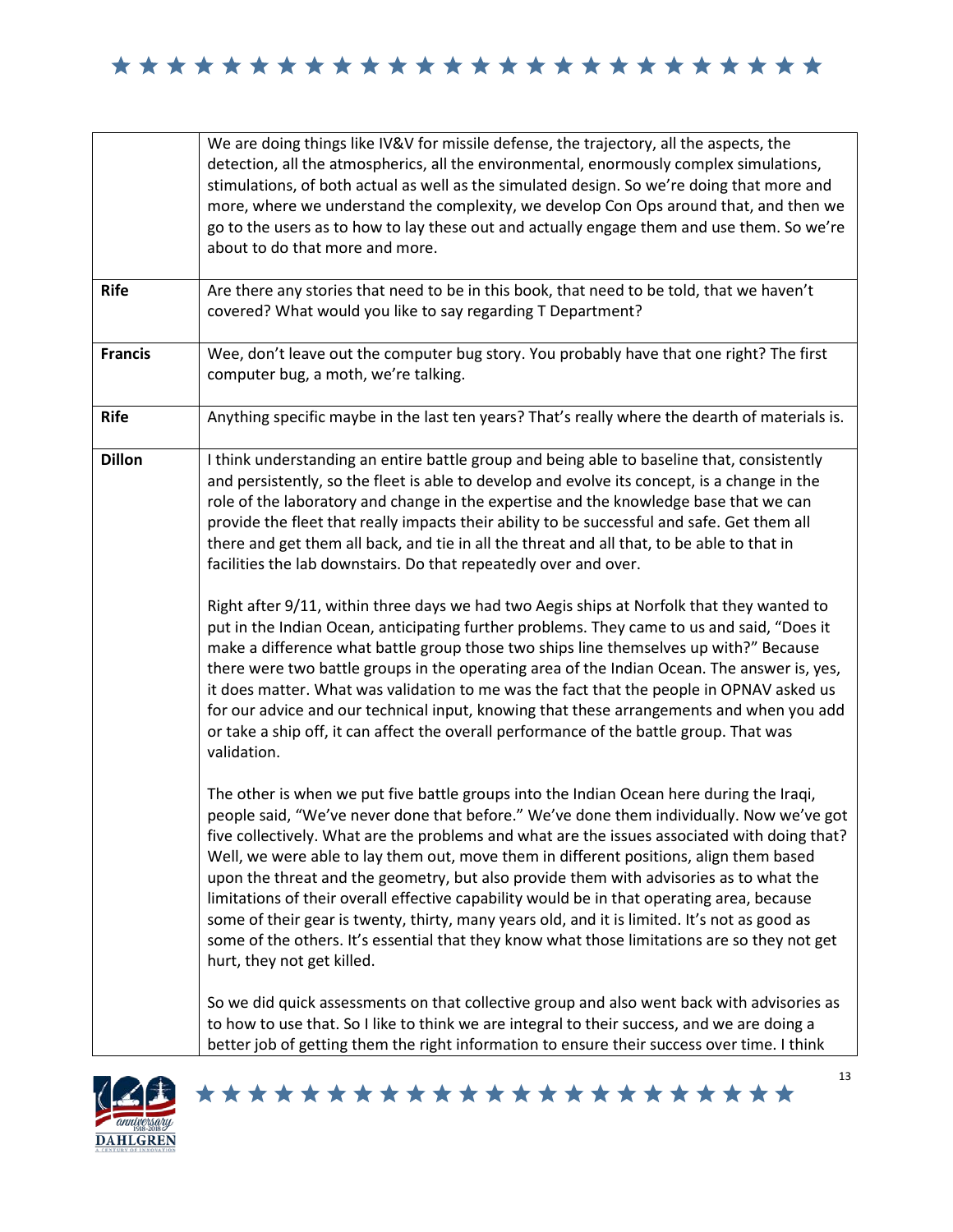the work that's going on in fire control systems, naval fire control systems, is just revolutionizing. We're going from a weapon launcher, a control system, and several bodies in charge and responsible for that. We're going to have an array of weapons we can launch through a variety of means, to a fire control will take care of all of them, and do that in a cohesive, organized fashion to include deconflicting airplanes, friendly and hostile, and the whole nine yards, to include hitting precisely where you want, to includes miles in excess of 1,200 miles from the ship. Very, very phenomenal capability.

When we talk about operating the 112s, we talk about the new ships that they're thinking about. This is what they've got to have to be able to operating in those areas successfully, and in some cases to ensure that they're only hitting the intended targets and that there is no collateral damage in the supporting things. I believe that trend is going to change the way we operate our Army and ever our Marine Corps. We used to send everything over, put it on a four-wheeled vehicles, and then move it around and about the country. You don't have to do that today. You can shoot from the ship that got it there in the first place. That provides us a lot options, a lot more agile. We can still get to everything, we can still be in total and complete support of them. So I see surface warfare kind of changing significantly.

Our national defense, to protect against ballistic missile defense, we are that close, in my opinion, to actually being able to solve those kinds of problems. There's probably nothing more complex. You think about Star Wars? It's nothing. It's nothing compared to what we're on the verge of doing and capable of doing, and I believe that it's the assets across Dahlgren, not just in this department, it's the assets across Dahlgren, that are absolutely imperative to that. I don't think they're found in *Toto*, and it's going to require all of that to go into solving that challenging problem and to be able to bring that about for the seabased component. The sea-based component not only defeats the United States, it's also used as an element of national security to protect other countries from "whacking each other." It's tremendously important to how we do world affairs and do things on that level.

So we've gone from just helping our Navy to, in my opinion, being a very fundamental and foundational organization that's necessary for the most cutting-edge programs we've got going in the Department of Defense. And not only can we provide the missile defense, we can ensure that it will work with coalition and the other services in whatever interoperability or method that they want. That, to me, represents a tremendous asset and capability that I think is uniquely Dahlgren.

I can think of another story that goes back a ways, that I think represents that Dahlgren way. There's something called the Chemical Warfare Directional Director, CWDD, which Roger Harmon was the lead engineer on it at the time we did it, and it was in my branch, my Electronic Systems Branch, back when that branch was in N Department. The CWDD is a capability for detecting and realizing the disposition of various classes of chemical warfare clouds. It was conceived, engineered, and brought to IOC, Initial Operation Capability, in, I believe, eighteen months. Might even have been fifteen months. A very short period of time, ok? And the conception was here, the engineering was here, the carrying it through